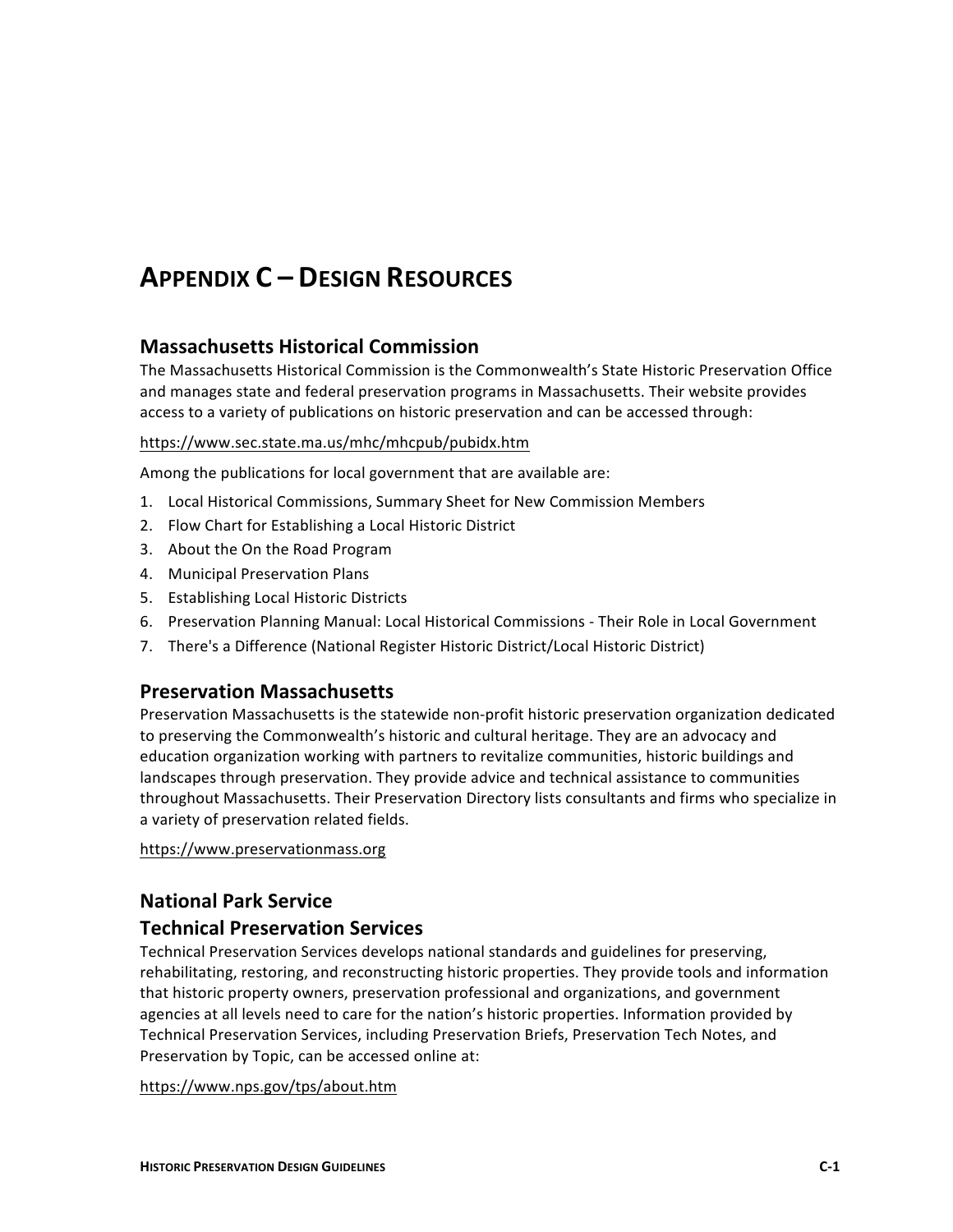# **Secretary of the Interior's Standards**

The Secretary of the Interior's Standards for the Treatment of Historic Properties are common sense historic preservation principles in non-technical language. They promote historic preservation best practices that help to protect historic buildings and other resources. The website below provides access to the Standards and to a variety of different Guidelines for their use:

#### https://www.nps.gov/tps/standards.htm

# **Preservation Briefs**

Preservation Briefs provide information on preserving, rehabilitating, and restoring historic buildings. These NPS publications help historic building owners recognize and resolve common problems prior to work. A list of available Preservation Briefs is provided below and can be accessed online at:

#### https://www.nps.gov/tps/how-to-preserve/briefs.htm

- 1. **Cleaning and Water-Repellent Treatments** for Historic Masonry Buildings
- 2. **Repointing Mortar Joints** in Historic Masonry Buildings
- 3. **Improving Energy Efficiency** in Historic Buildings
- 4. **Roofing** for Historic Buildings
- 5. The Preservation of Historic **Adobe Buildings**
- 6. **Dangers of Abrasive Cleaning** to Historic Buildings
- 7. The Preservation of Historic Glazed Architectural **Terra-Cotta**
- 8. **Aluminum and Vinyl Siding** on Historic Buildings: The Appropriateness of Substitute Materials for Resurfacing Historic Wood Frame Buildings
- 9. The Repair of Historic **Wooden Windows**
- 10. Exterior **Paint Problems** on Historic Woodwork
- 11. Rehabilitating Historic **Storefronts**
- 12. The Preservation of Historic Pigmented **Structural Glass**(Vitrolite and Carrara Glass)
- 13. The Repair and Thermal Upgrading of Historic **Steel Windows**
- 14. New **Exterior Additions** to Historic Buildings: Preservation Concerns
- 15. Preservation of Historic **Concrete**
- 16. The Use of **Substitute Materials** on Historic Building Exteriors
- 17. **Architectural Character**—Identifying the Visual Aspects of Historic Buildings as an Aid to Preserving their Character
- 18. Rehabilitating **Interiors** in Historic Buildings—Identifying Character-Defining Elements
- 19. The Repair and Replacement of Historic **Wooden Shingle Roofs**
- 20. The Preservation of Historic **Barns**
- 21. Repairing Historic **Flat Plaster**—Walls and Ceilings
- 22. The Preservation and Repair of Historic **Stucco**
- 23. Preserving Historic **Ornamental Plaster**
- 24. **Heating, Ventilating, and Cooling** Historic Buildings: Problems and Recommended Approaches
- 25. The Preservation of Historic **Signs**
- 26. The Preservation and Repair of Historic **Log Buildings**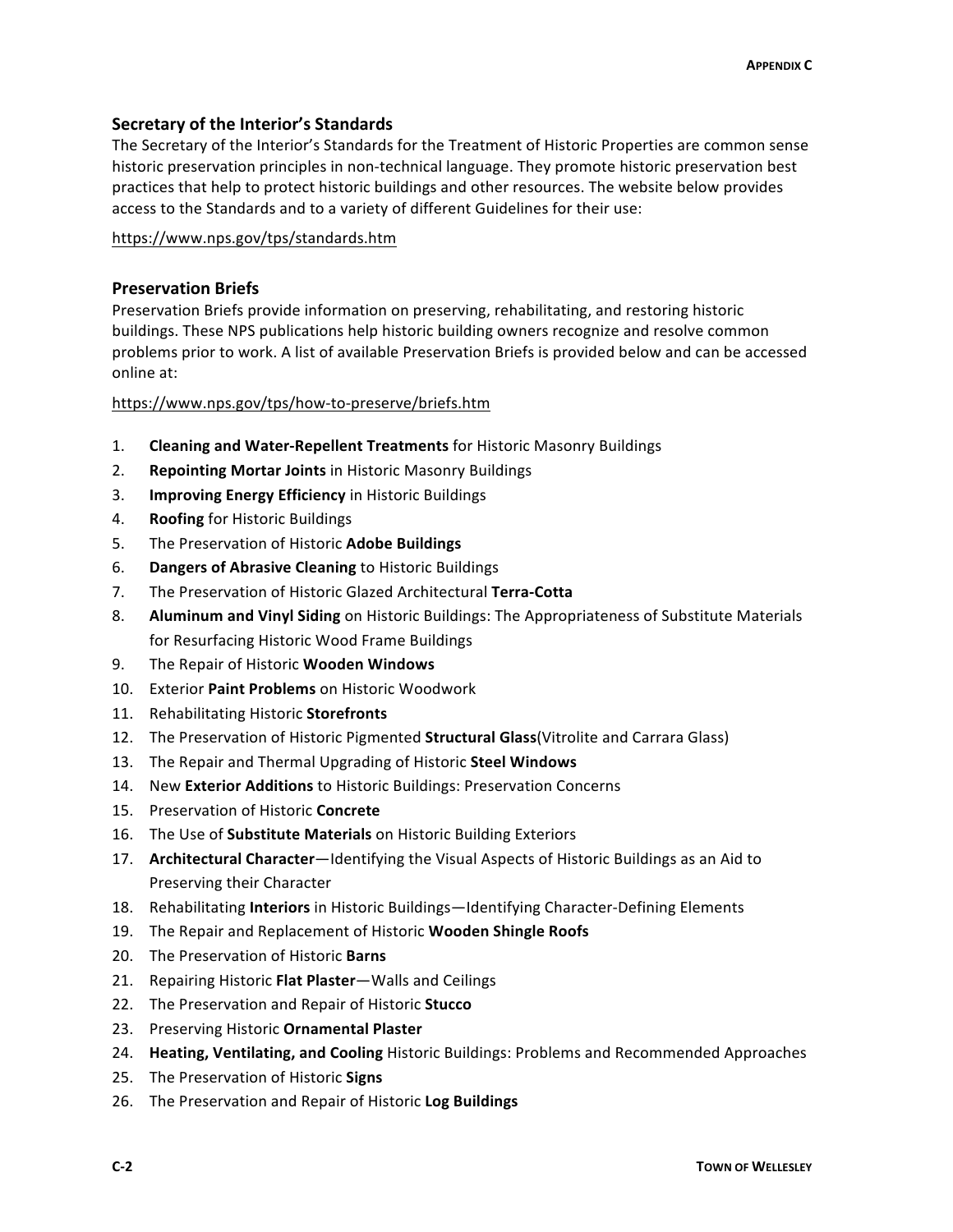- 27. The Maintenance and Repair of Architectural **Cast Iron**
- 28. **Painting** Historic Interiors
- 29. The Repair, Replacement, and Maintenance of Historic **Slate Roofs**
- 30. The Preservation and Repair of Historic **Clay Tile Roofs**
- 31. **Mothballing** Historic Buildings
- 32. Making Historic Properties **Accessible**
- 33. The Preservation and Repair of Historic **Stained and Leaded Glass**
- 34. Applied Decoration for Historic Interiors: Preserving Historic **Composition Ornament**
- 35. Understanding Old Buildings: The Process of **Architectural Investigation**
- 36. Protecting **Cultural Landscapes**: Planning, Treatment and Management of Historic Landscapes
- 37. Appropriate Methods of Reducing **Lead-Paint Hazards** in Historic Housing
- 38. **Removing Graffiti** from Historic Masonry
- 39. Holding the Line: **Controlling Unwanted Moisture** in Historic Buildings
- 40. Preserving Historic **Ceramic Tile Floors**
- 41. The **Seismic Rehabilitation** of Historic Buildings
- 42. The Maintenance, Repair and Replacement of Historic **Cast Stone**
- 43. The Preparation and Use of Historic **Structure Reports**
- 44. The Use of **Awnings** on Historic Buildings: Repair, Replacement and New Design
- 45. Preserving Historic **Wooden Porches**
- 46. The Preservation and Reuse of Historic **Gas Stations**
- 47. **Maintaining the Exterior** of Small and Medium Size Historic Buildings
- 48. **Preserving Grave Markers** in Historic Cemeteries
- 49. **Historic Decorative Metal Ceilings and Walls:** Use, Repair, and Replacement
- 50. **Lightning Protection** for Historic Buildings

# **Preservation Tech Notes**

Preservation Tech Notes provide practical information on traditional practices and innovative techniques for successfully maintaining and preserving cultural resources. A list of available Preservation Tech Notes is provided below and can be accessed online at:

#### https://www.nps.gov/tps/how-to-preserve/tech-notes.htm

#### **Doors**

1. Historic **Garage and Carriage Doors**: Rehabilitation Solutions. Bonnie Halda, AIA. 1989.

#### **Exterior Woodwork**

- 1. Proper **Painting and Surface Preparation**. Sharon Park, AIA. 1986.
- 2. Paint Removal from **Wood Siding**. Alan O'Bright. 1986.
- 3. **Log Crown Repair** and Selective Replacement Using Epoxy and Fiberglass Reinforcing Bars. Harrison Goodall. 1989.
- 4. Protecting Woodwork Against Decay Using **Borate Preservatives**. Ron Sheetz and Charles Fisher. 1993.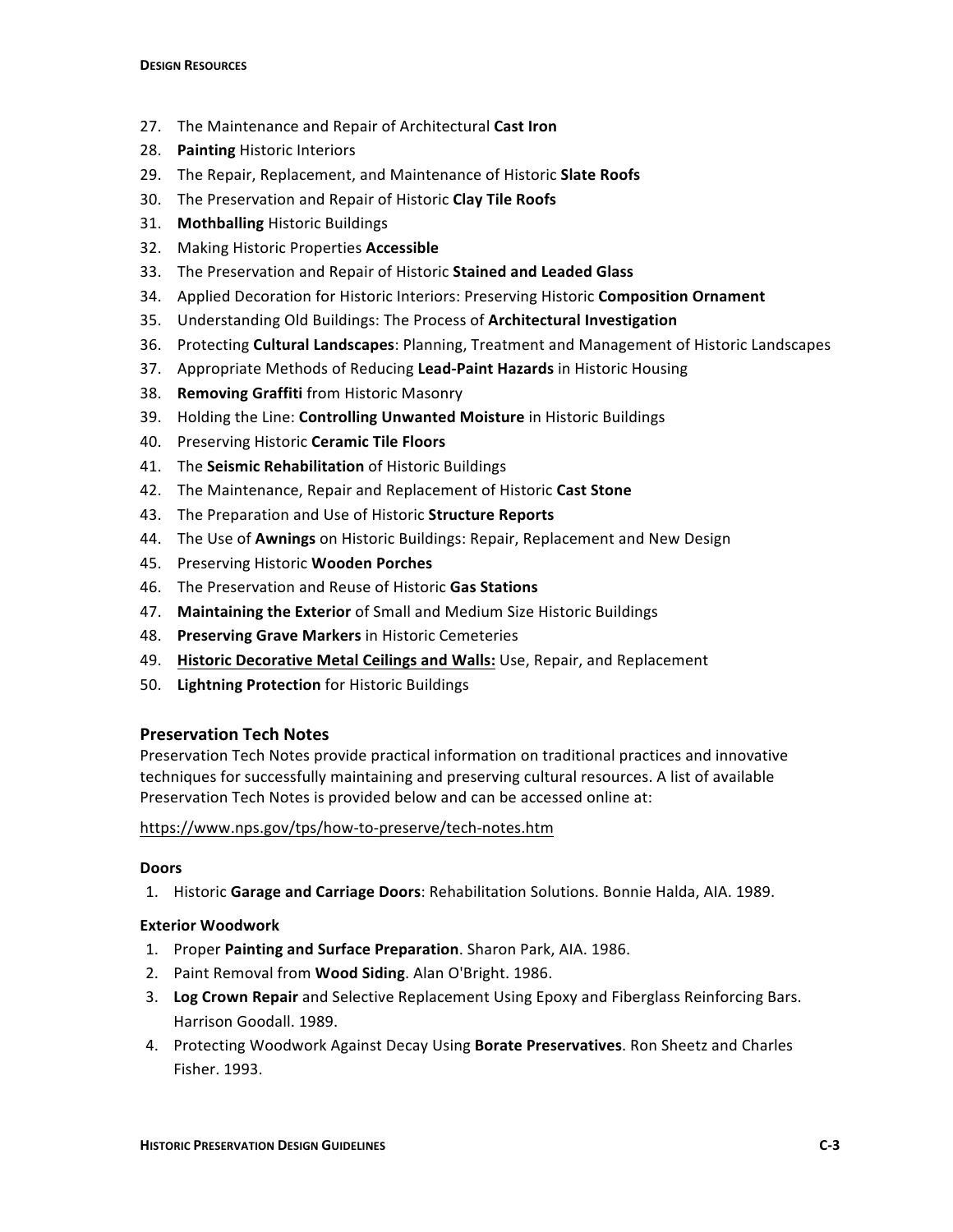#### **Finishes**

1. **Process-Painting Decals** as a Substitute for Hand-Stencilled Ceiling Medallions. Sharon Park, FAIA. 1990.

# **Historic Glass**

- 1. Repair and Reproduction of **Prismatic Glass Transoms**. Chad Randl. 2002.
- 2. Repair and Rehabilitation of Historic **Sidewalk Vault Lights**. Cas Stachelberg and Chad Randl. 2003.

#### **Historic Interior Spaces**

- 1. Preserving Historic **Corridors in Open Office Plans**. Christina Henry. 1985.
- 2. Preserving Historic **Office Building Corridors**. Thomas Keohan. 1989.
- 3. Preserving Historic **Corridor Doors and Glazing** in High-Rise Buildings. Chad Randl. 2001.

#### **Masonry**

- 1. **Substitute Materials**: Replacing Deteriorated Serpentine Stone with Pre-Cast Concrete. Robert M. Powers. 1988.
- 2. Stabilization and Repair of a Historic Terra Cotta Cornice. Jeffrey Levine and Donna Harris. 1991.
- 3. Water Soak **Cleaning of Limestone**. Robert M. Powers. 1992.
- 4. Non-destructive **Evaluation Techniques** for Masonry Construction. Marilyn E. Kaplan, Marie Ennis and Edmund P. Meade. 1997.

#### **Mechanical Systems**

1. Replicating Historic **Elevator Enclosures**. Marilyn Kaplan, AIA. 1989.

#### **Metals**

- 1. Conserving **Outdoor Bronze Sculpture**. Dennis Montagna. 1989.
- 2. Restoring **Metal Roof Cornices**. Richard Pieper. 1990.
- 3. In-kind Replacement of Historic **Stamped-Metal Exterior Siding**. Rebecca A. Shiffer. 1991.
- 4. Rehabilitating a Historic Iron Bridge. Joseph P. Saldibar, III. 1997.
- 5. Rehabilitating a Historic **Truss Bridge** Using a Fiber-Reinforced Plastic Deck. Chad Randl. 2003.
- 6. Repair and Reproduction of **Metal Canopies and Marquees** with Glass Pendants. Lauren Van Damme and Charles E. Fisher. 2006.

#### **Museum Collections**

- 1. **Museum Collection Storage** in a Historic Building Using a Prefabricated Structure. Don Cumberland, Jr. 1985.
- 2. Reducing Visible and **Ultraviolet Light Damage** to Interior Wood Finishes. Ron Sheetz and Charles Fisher. 1990.

#### **Site**

1. **Restoring Vine Coverage** to Historic Buildings. Karen Day. 1991.

#### **Temporary Protection**

1. Temporary Protection of Historic Stairways. Charles Fisher. 1985.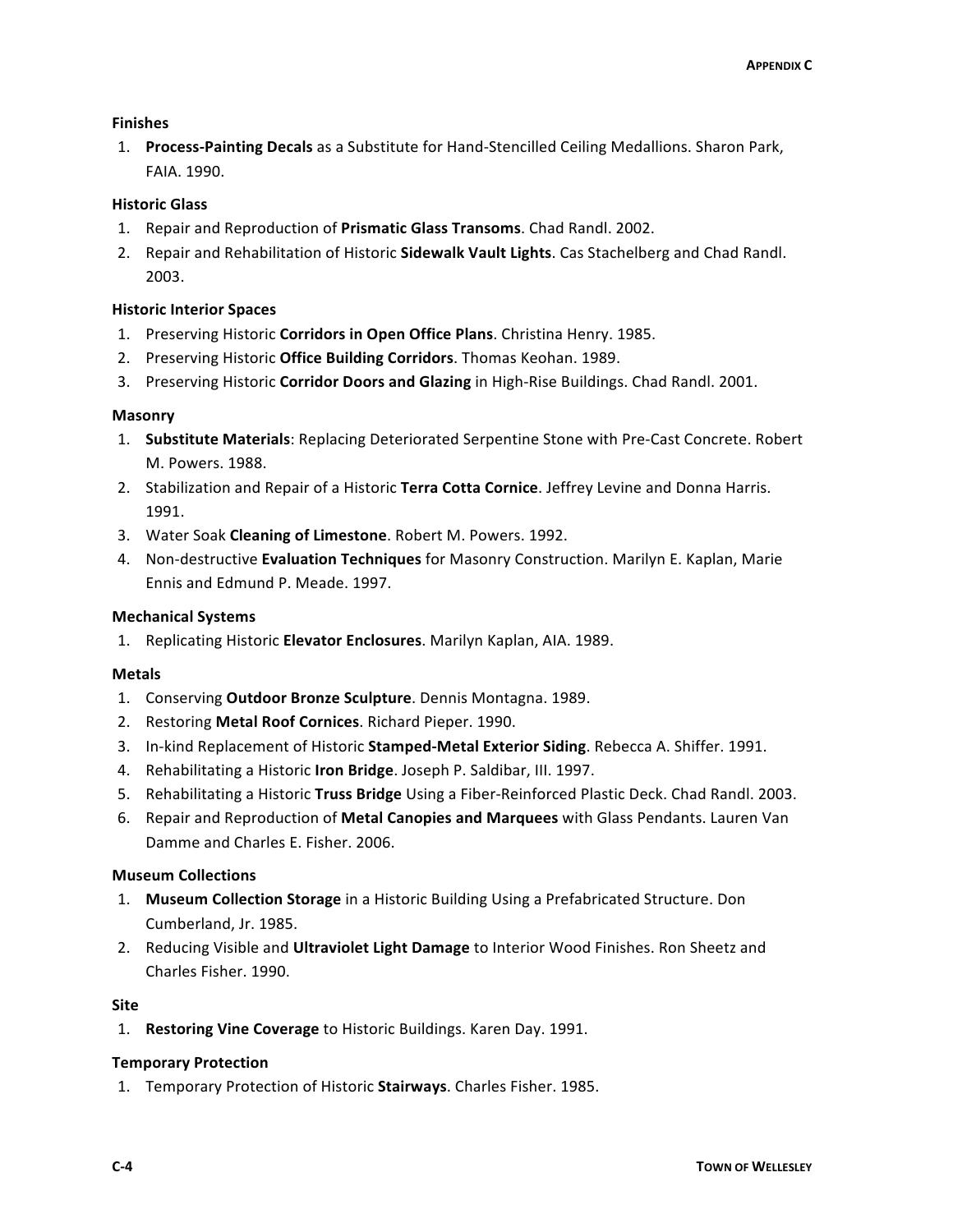- 2. Specifying Temporary Protection of Historic **Interiors During Construction** and Repair. Dale H. Frens. 1993.
- 3. Protecting A Historic Structure during Adjacent Construction. Chad Randl. 2001.

#### **Windows**

Please note that 1-9 are available only in the NPS publication *The Window Handbook: Successful Strategies for Rehabilitating Windows in Historic Buildings,* which can be purchased through the Historic Preservation Education Foundation.

- 1. Planning Approaches to **Window Preservation**. Charles Fisher. 1984.
- 2. Installing Insulating Glass in Existing **Steel Windows**. Charles Fisher. 1984.
- 3. Exterior Storm Windows: **Casement Design Wooden Storm Sash**. Wayne Trissler and Charles Fisher. 1984.
- 4. Replacement **Wooden Frames and Sash**. William Feist. 1984.
- 5. Interior **Metal Storm Windows**. Laura Muckenfuss and Charles Fisher. 1984.
- 6. Replacement Wooden Sash and Frames With **Insulating Glass and Integral Muntins**. Charles Parrott. 1984.
- 7. **Window Awnings**. Laura Muckenfuss and Charles Fisher. 1984.
- 8. **Thermal Retrofit** of Historic Wooden Sash Using Interior Piggyback Storm Panels. Sharon Park, AIA. 1984.
- 9. Interior Storm Windows: Magnetic Seal. Charles Fisher. 1984.
- 10. **Temporary Window Vents** in Unoccupied Historic Buildings. Charles Fisher and Thomas Vitanza. 1985.
- 11. **Installing Insulating Glass** in Existing Wooden Sash Incorporating the Historic Glass. Charles Fisher. 1985.
- 12. Aluminum **Replacements for Steel Industrial Sash**. Charles E. Fisher. 1986.
- 13. Aluminum Replacement Windows with **Sealed Insulating Glass and Trapezoidal Muntin Grids**. Charles Parrott. 1985.
- 14. Reinforcing **Deteriorated Wooden Windows**. Paul Stumes, P.Eng 1986.
- 15. **Interior Storms** for Steel Casement Windows. Charles E. Fisher and Christina Henry. 1986.
- 16. Repairing and Upgrading **Multi-Light Wooden Mill Windows**. Christopher W. Closs. 1986.
- 17. Repair and Retrofitting **Industrial Steel Windows**. Robert M. Powers. 1989.
- 18. **Aluminum Replacement Windows** With True Divided Lights, Interior Piggyback Storm Panels, and Exposed Historic Wooden Frames. Charles Parrott. 1991
- 19. Repairing **Steel Casement Windows**. Chad Randl. 2002.
- 20. **Aluminum Replacement Windows for Steel Projecting Units** with True Divided Lights and Matching Profiles. Chad Randl. 2003.
- 21. **Replacement Wood Sash** Utilizing True Divided Lights and an Interior Piggyback Energy Panel. Charles E. Fisher. 2008.
- 22. Maintenance and Repair of Historic **Aluminum Windows**. Kaaren R. Staveteig. 2008